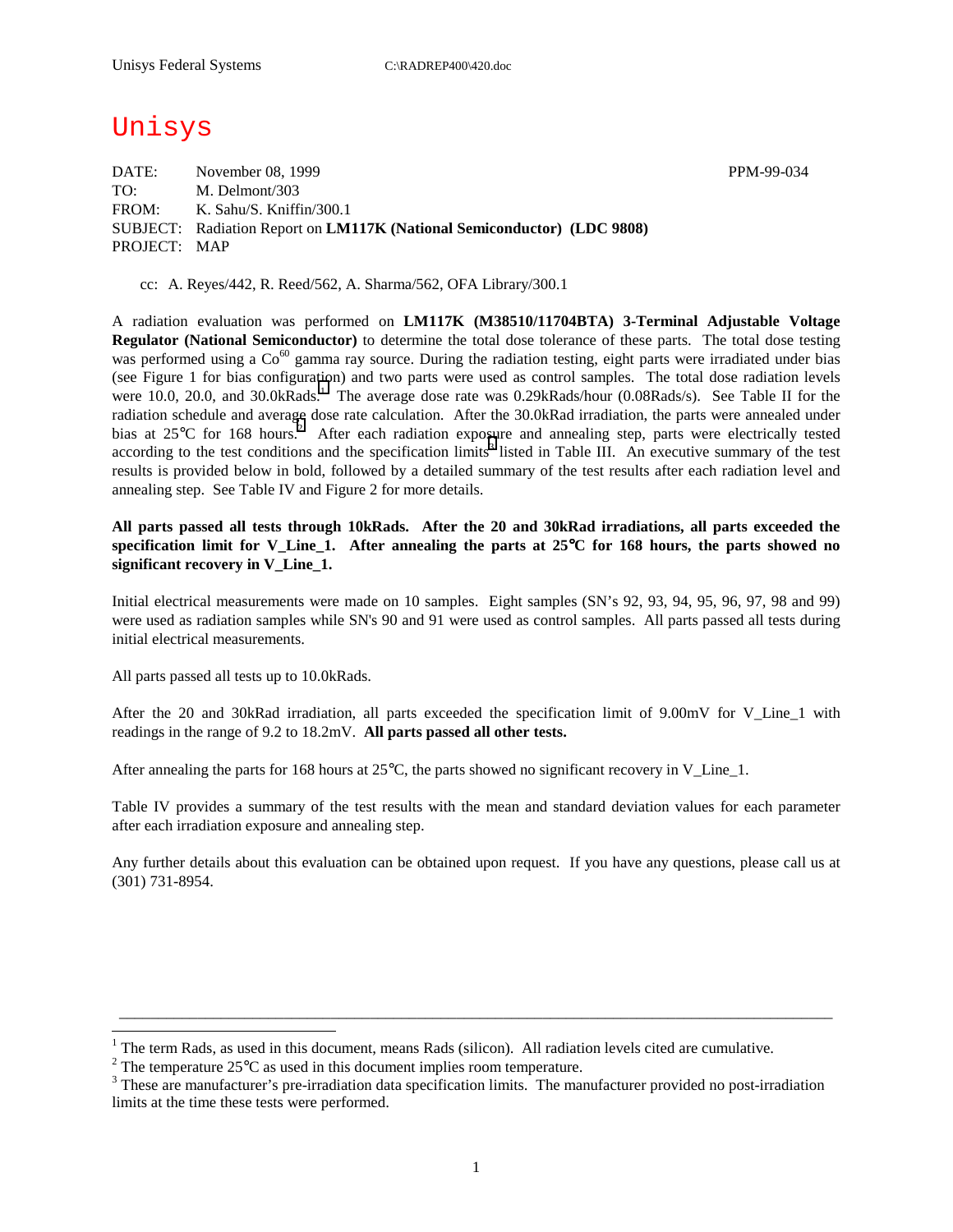#### ADVISORY ON THE USE OF THIS DOCUMENT

The information contained in this document has been developed solely for the purpose of providing general guidance to employees of the Goddard Space Flight Center (GSFC). This document may be distributed outside GSFC only as a courtesy to other government agencies and contractors. Any distribution of this document, or application or use of the information contained herein, is expressly conditional upon, and is subject to, the following understandings and limitations:

(a) The information was developed for general guidance only and is subject to change at any time;

(b) The information was developed under unique GSFC laboratory conditions which may differ substantially from outside conditions;

(c) GSFC does not warrant the accuracy of the information when applied or used under other than unique GSFC laboratory conditions;

(d) The information should not be construed as a representation of product performance by either GSFC or the manufacturer;

(e) Neither the United States government nor any person acting on behalf of the United States government assumes any liability resulting from the application or use of the information.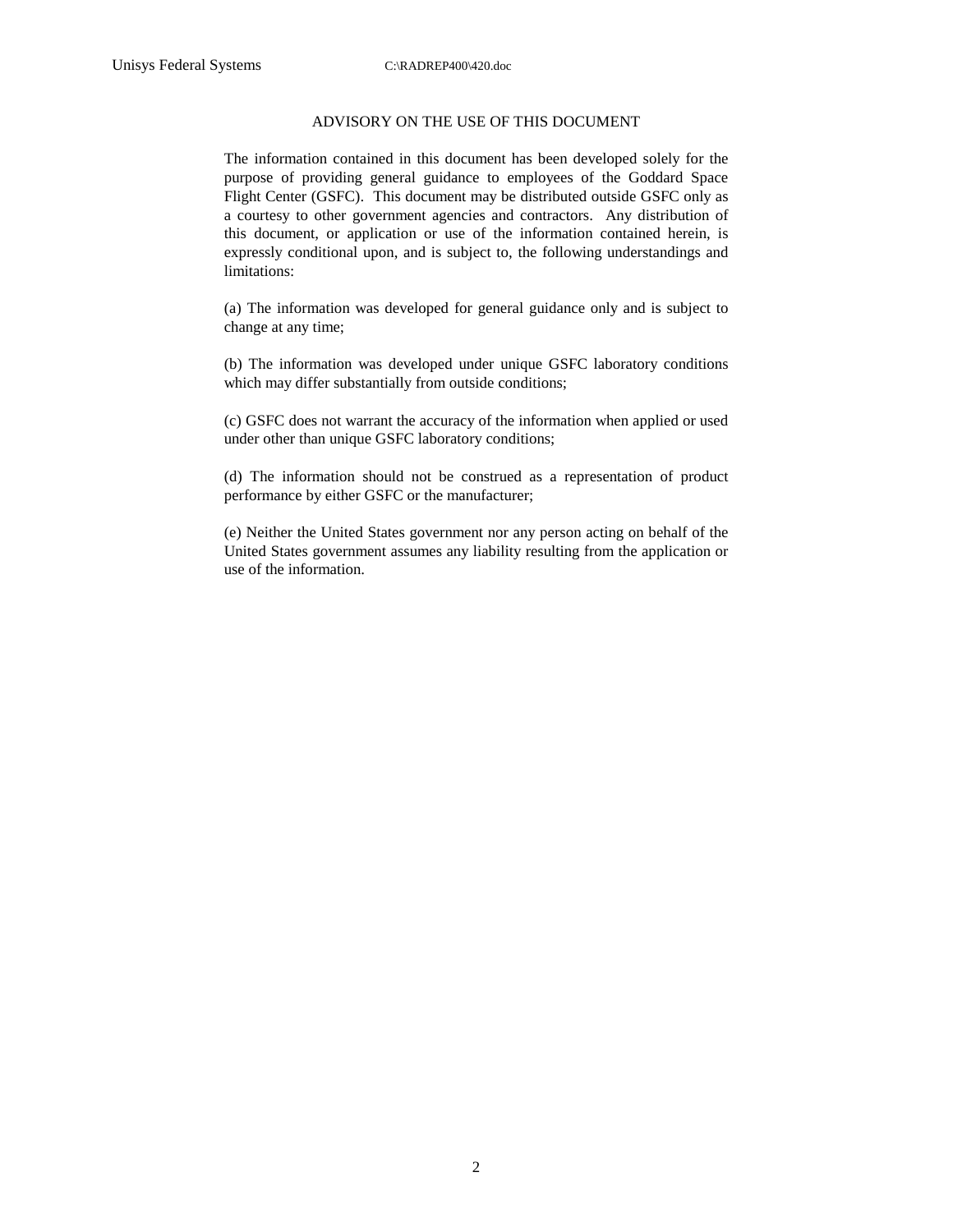## Figure 1. Radiation Bias Circuit for LM117K



Notes:

- 1.  $V_{IN} = +15V$ .
- 2.  $R_1 = 240\Omega \pm 5\%, \frac{1}{2}W$ .
- 3.  $R_2 = 1.8k\Omega \pm 5\%, \frac{1}{2}W$ .
- 4.  $I_{ADJ} \approx 7mA$ .
- 5. Case is  $V_{\text{OUT}}$ .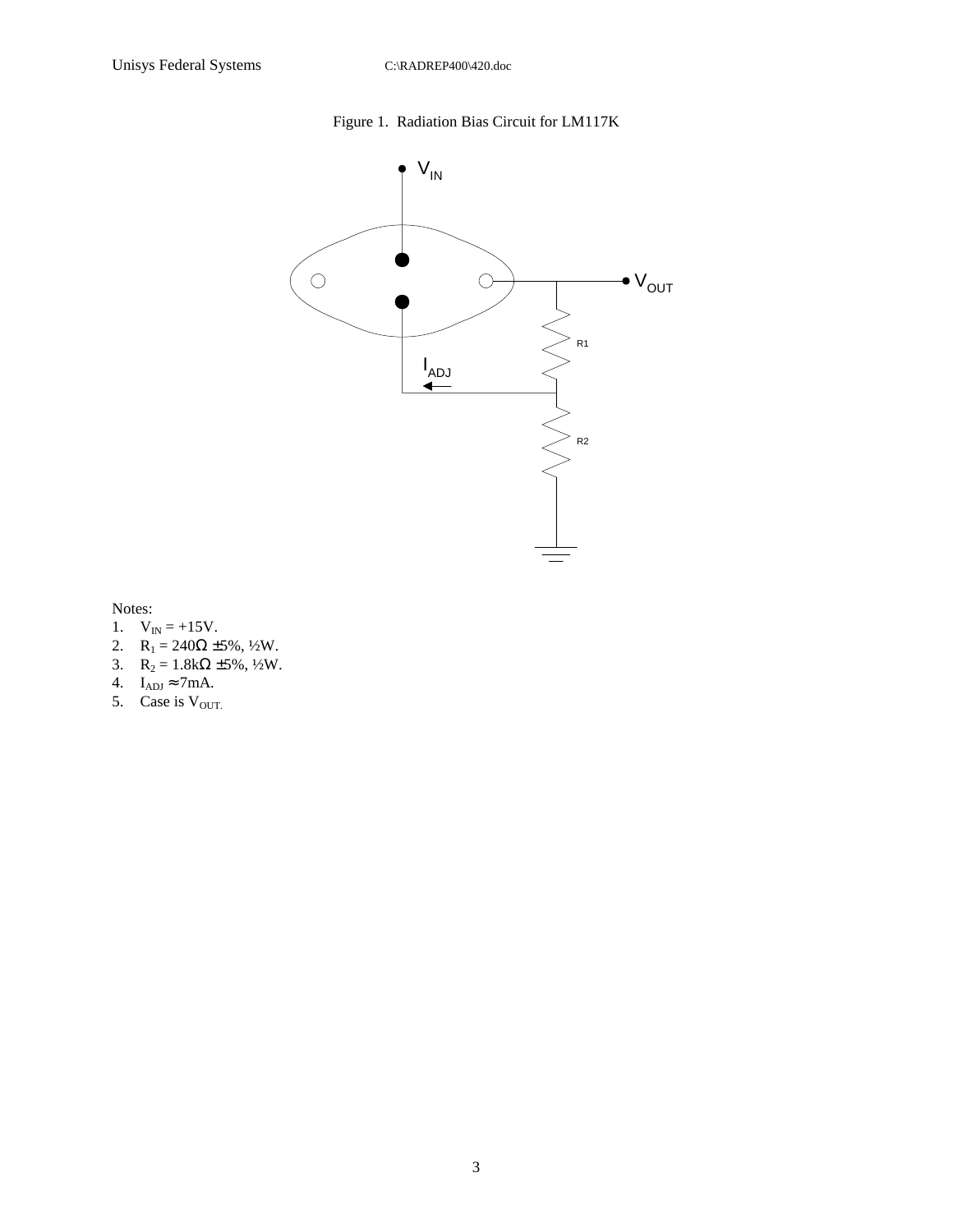| Generic Part Number:                 | LM117K                                  |
|--------------------------------------|-----------------------------------------|
| <b>MAP Part Number</b>               | M38510/11704BTA                         |
| <b>MAP TID Requirement</b>           | $30kRads (RDM = 2)$                     |
| Charge Number:                       | C00166                                  |
| Manufacturer:                        | National Semiconductor                  |
| Lot Date Code (LDC):                 | 9808                                    |
| <b>Quantity Tested:</b>              | 10                                      |
| Serial Numbers of Control Samples:   | 90, 91                                  |
| Serial Numbers of Radiation Samples: | 92, 93, 94, 95, 96, 97, 98, 99          |
| Part Function:                       | 3-Terminal Adjustable Voltage Regulator |
| Part Technology:                     | Bipolar                                 |
| Package Style:                       | TO-3 Metal Can                          |
| Test Equipment:                      | A540                                    |
| Test Engineer:                       | A. Duvalsaint                           |

### TABLE I. Part Information

• The manufacturer for this part guaranteed no radiation tolerance/hardness.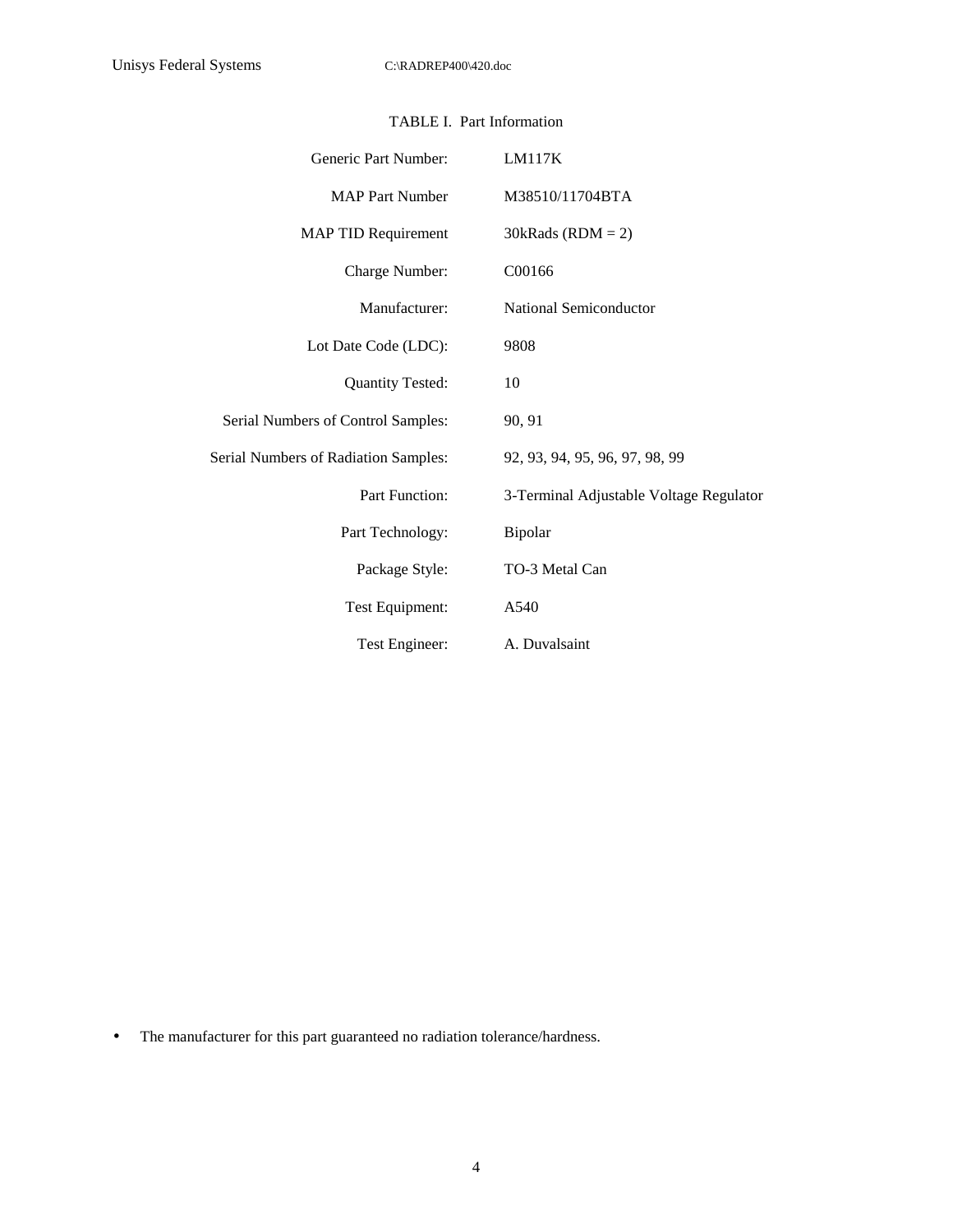| TABLE II. Radiation Schedule for LM117K                                    |  |  |  |  |  |  |  |  |
|----------------------------------------------------------------------------|--|--|--|--|--|--|--|--|
|                                                                            |  |  |  |  |  |  |  |  |
|                                                                            |  |  |  |  |  |  |  |  |
|                                                                            |  |  |  |  |  |  |  |  |
|                                                                            |  |  |  |  |  |  |  |  |
|                                                                            |  |  |  |  |  |  |  |  |
|                                                                            |  |  |  |  |  |  |  |  |
|                                                                            |  |  |  |  |  |  |  |  |
| Average Dose Rate = $30,000$ RADS/103 HOURS=291 RADS/HOUR= $0.08$ RADS/SEC |  |  |  |  |  |  |  |  |

PARTS WERE IRRADIATED AND ANNEALED UNDER BIAS, SEE FIGURE 1.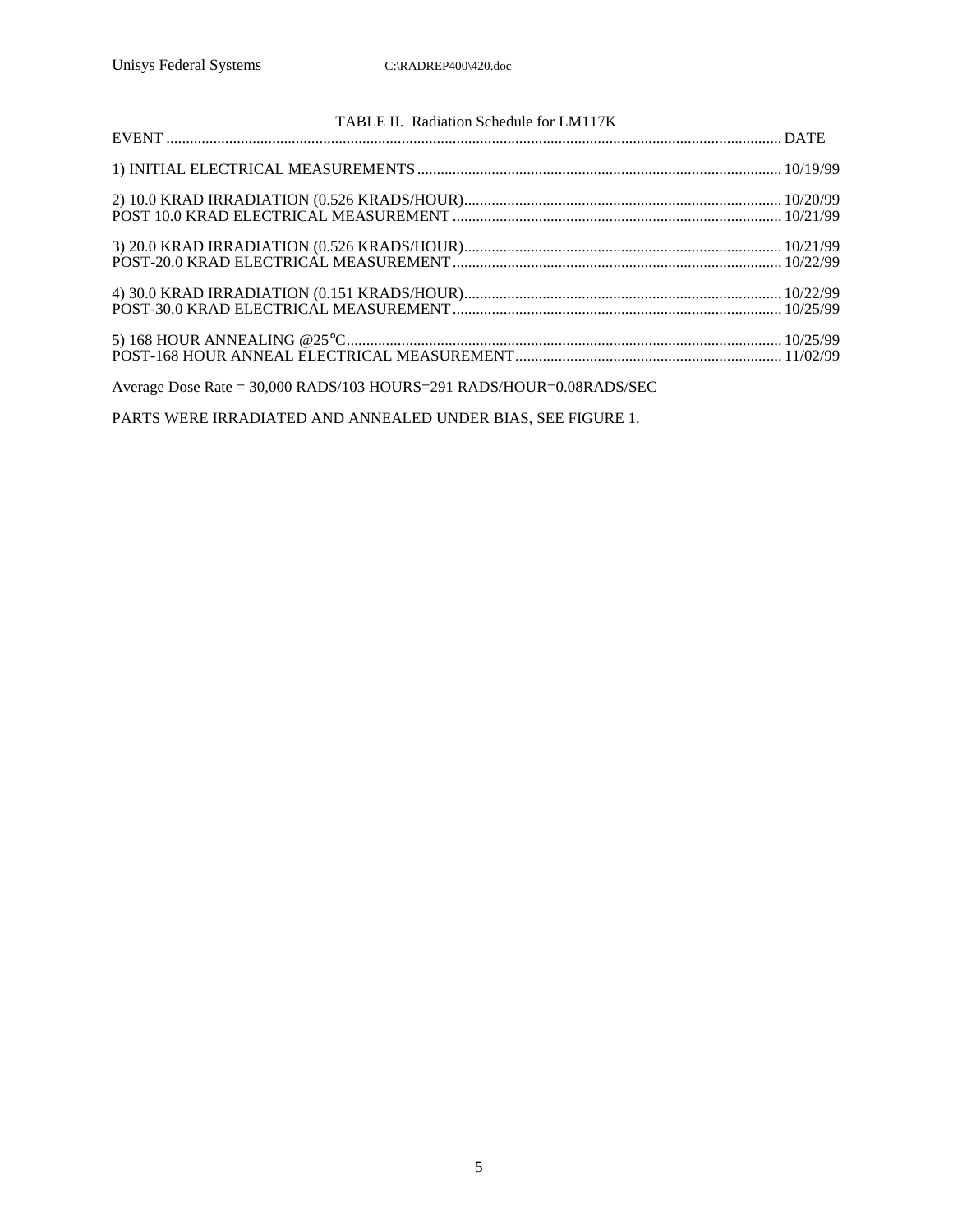| <b>Test</b>             |                  |              |         | <b>Spec. Limit</b> |                                               |
|-------------------------|------------------|--------------|---------|--------------------|-----------------------------------------------|
| #                       | <b>Parameter</b> | <b>Units</b> | min     | max                | <b>Test Conditions (2)</b>                    |
| 1                       | $IQ_3V$          | mA           | $-3.0$  | $-0.50$            | $V_{IN}$ = 3.0V                               |
| $\overline{2}$          | $IQ_13V$         | mA           | $-3.0$  | $-0.50$            | $V_{IN} = 13.0V$                              |
| $\mathbf{3}$            | <b>IQ_40V</b>    | mA           | $-5.0$  | $-1.0$             | $V_{IN} = 40V$                                |
| $\overline{\mathbf{4}}$ | IADJ_3V          | $\mu$ A      | $-100$  | $-15$              | $V_{\text{DIFF}} = 3V$                        |
| 5                       | IADJ_40V         | $\mu$ A      | $-100$  | -15                | $V_{\rm DIFF} = 40 V$                         |
| 6                       | Delta_IADJ_1     | $\mu$ A      | $-5.00$ | 5.00               | $(IADJ_3V-IADJ_40V)$                          |
| $\overline{7}$          | $V_$ Out $_1$    | V            | 1.20    | 1.30               | $V_{IN}$ = 3.0V                               |
| 8                       | $V_$ Out $_2$    | V            | 1.20    | 1.30               | $V_{IN}$ = 5.0V                               |
| 9                       | $V_$ Out_3       | V            | 1.20    | 1.30               | $V_{IN} = 40V$                                |
| 10                      | V Line 1         | mV           | $-9.00$ | 9.00               | $3.0V \le V_{IN} \le 40V$                     |
| 11                      | V_Load_1         | mV           | $-3.50$ | <b>3.50</b>        | $V_{IN} = 5.0 V, 2.5 mA \le I_L \le 198 mA$   |
| 12                      | V_Load_2         | mV           | $-3.50$ | 3.50               | $V_{IN} = 40V$ , 2.5mA $\leq I_L \leq 100$ mA |
| 13                      | V Out 4          | V            | 1.20    | 1.30               | $ V_{IN} = 40V, I_L = 198mA$                  |
| 14                      | $V_$ Out_5       | V            | 1.20    | 1.30               | $V_{IN} = 3.0 V, I_L = 400 mA$                |

### Table III. Electrical Characteristics LM117K (1)

Notes:

(1) These are the manufacturer's non-irradiated data sheet specification limits. The manufacturer provided no postirradiation limits at the time the tests were performed.

(2)  $I_L$  = 5mA unless otherwise specified.